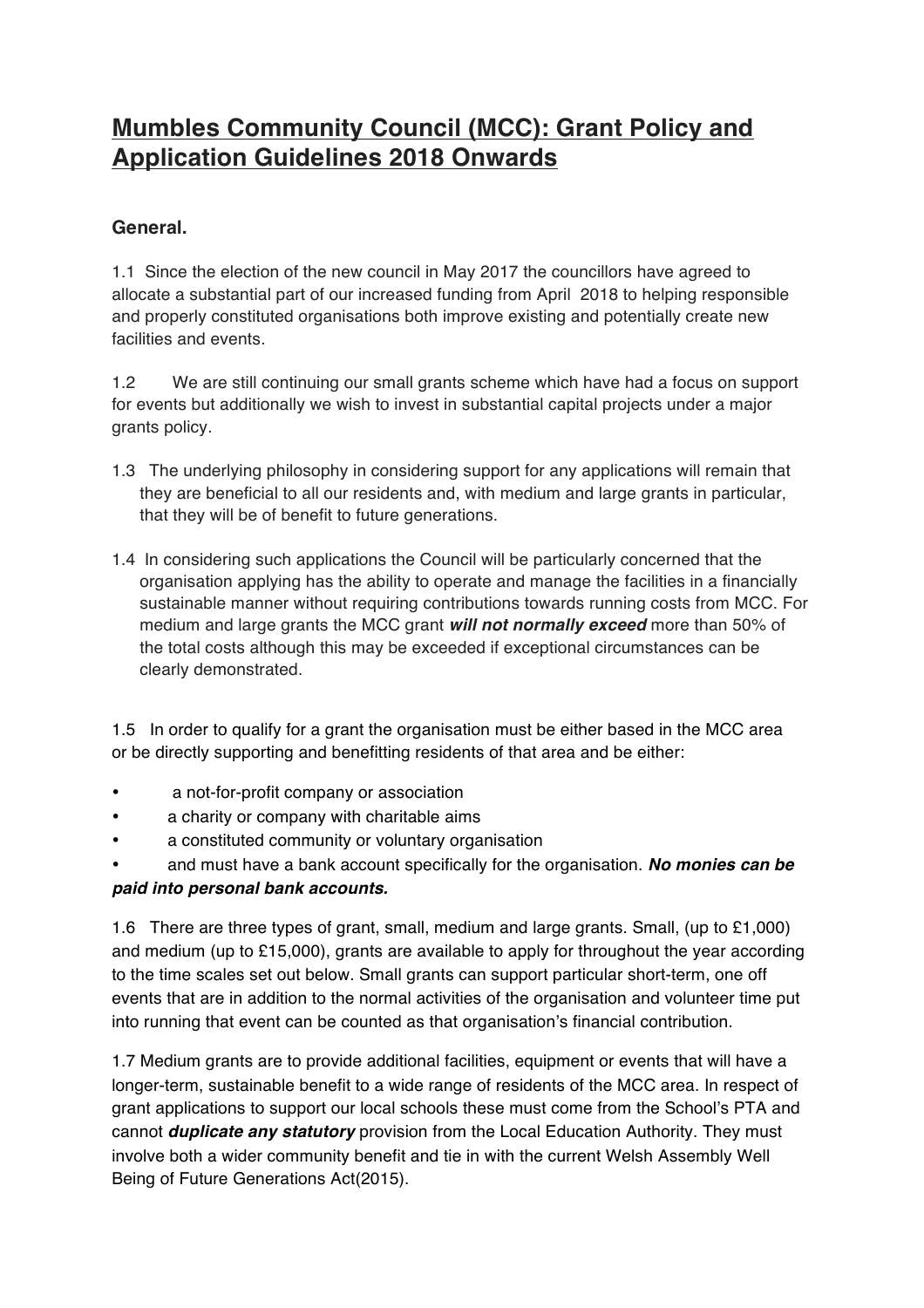1.8 Larger grants of over £15,000 and up to £150,000 are for significant capital projects that will have a long term benefit for the whole MCC area and are subject to the detailed application process set out in section 4 below.

## **Application Guidelines for all grant applications.**

2.1. A completed application form describing in detail what the grant will support and identifying how this will benefit the residents of Mumbles.

2.2. The most recent income and expenditure account or in the case of a new venture/initiative a fully costed current plan with financial information.

2.3. A copy of the last 3 months' bank statements.

2.4. A copy of the Constitution or rules of the organisation.

2.5 If contractors are used for any work, the Council will require organisations to provide written estimates.

2.6. Details of any additional funding secured or applied for, as well as any fundraising carried out.

2.7. Any additional information the organisation considers will support their application.

2.8 Applications will only be considered if they comply with these conditions:

## **Organisation and Locality.**

3.1. Applications will only be accepted from charitable, voluntary and non-profit making organisations. Applications from commercial organisations will not normally be considered unless tied in with legally binding terms to the provision of specific activities of community benefit agreed with MCC.

3.2 National appeals are, with limited exceptions, outside the scope of the Council's Small Grants scheme.

3.3. Organisations should be located within the Mumbles Community Council area, or if outside the boundary, their work should be of benefit to Mumbles and its residents. 3.4. At present, the Council is prevented by statute from giving financial assistance to individuals.

## **Specific Conditions for Major Capital Grants.**

4.1 A detailed a business plan will be required that clearly shows the chronological background and achievements of the organisation applying and the rationale for the facilities specified in the application.

4.2 Specifically, it should clearly demonstrate that the income generated by the new/improved facilities will cover the revenue costs of such use. This business plan should include SWOT analysis and detailed estimates of hours of use and the pricing policy for such use and those of any similar facilities in the catchment area.

4.3 We will normally need to see that the promise of grant aid from MCC will lead to your organisation *seeking substantive finds from other grant aid organisations* and from your own resources as normally MCC's contribution for major capital projects will not exceed 50% of total costs.

4.4 We will be able to provide exemplars of appropriate business plans and to provide advice if required.